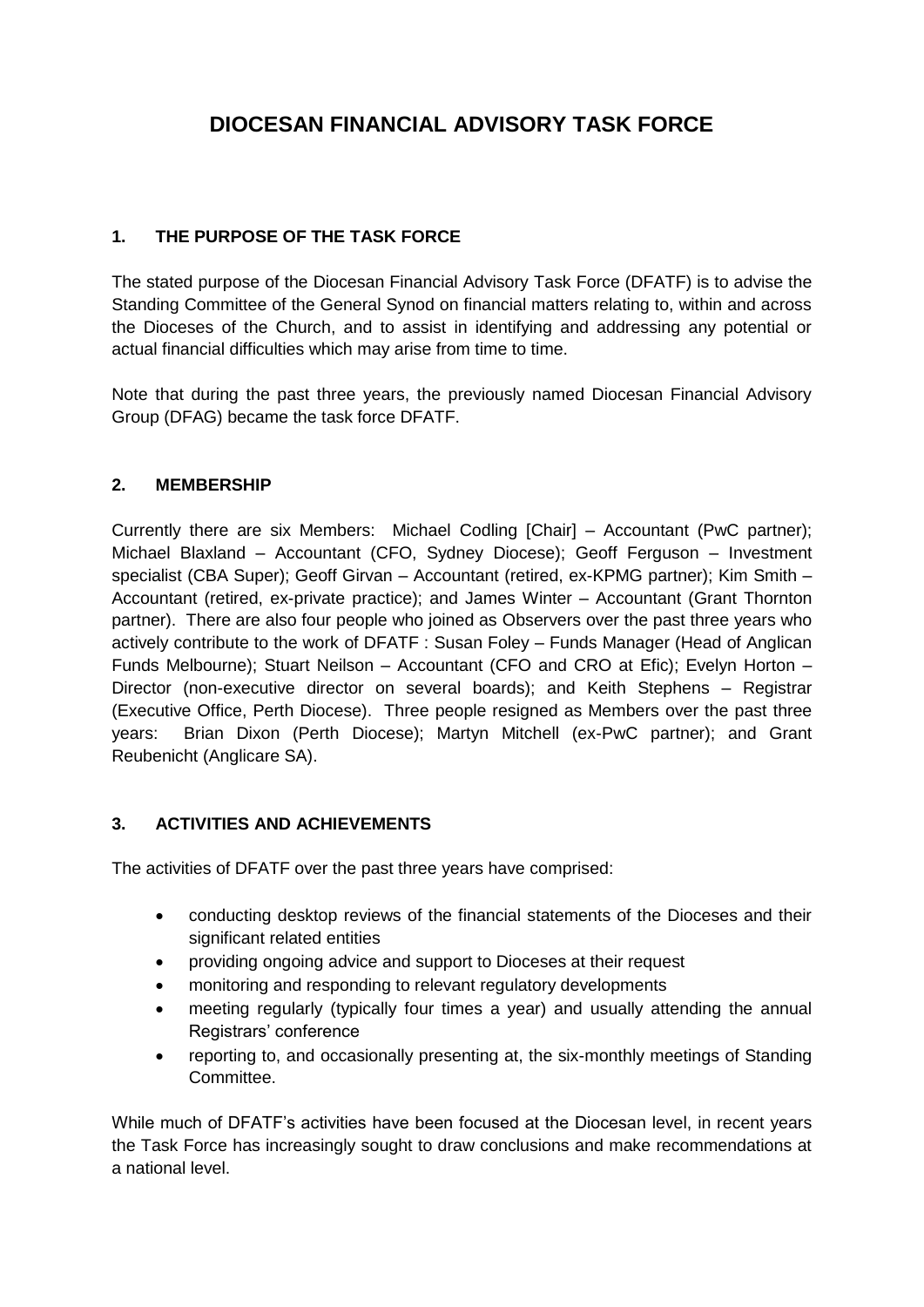#### **Key recommendations**

At the start of this three year period, we had made the following overarching observation to the Standing Committee:

*"Right now, the financial health of the Anglican Church in Australia, outside of the large metropolitan Dioceses, appears to be in a parlous state. What's more, in*  light of relevant trends (eg population shifts, changing demographics, declining *church memberships, etc) it is hard to see how many Dioceses will remain sustainable into the near future."*

We retain the view that a number of non-metropolitan Dioceses will struggle to remain financially viable well into the future. The trends mentioned above persist, and have been compounded by the need to fund the cost of sexual abuse claims.

The previous General Synod meeting had received a report from the Viability and Structures Task Force which noted:

*"The Anglican Church of Australia is at a crossroads. For over thirty years it has been slowly declining and the time has come for a revolution if it is to be a strong and sustainable church for the future."*

DFATF had agreed that significant change was warranted and that

*"…. if we don't do it together then we will fall apart together…. DFAG believes the Church needs to agree, firstly whether it is truly a church for the whole nation or not. Assuming the answer is yes, it needs to have a commonly agreed (or at least consistent) vision and set of goals. Everything else should follow from, and be aligned to, the vision and goals. But the hardest thing to do is get started …. Very strong leadership and collaboration are required."*

On the topic of church leadership, we made three recommendations:

(a) the appointment of a part-time Financial Consultant

Our primary immediate recommendation was the appointment of a Financial Consultant to advise both the Dioceses and the Standing Committee. At the time we described the role as a Financial Risk Officer, which possibly gave the wrong impression. In our minds the role was never intended as a traditional financial reporting role; rather, as a support mechanism.

*"We strongly recommend that General Synod employ a senior Financial Risk Officer (FRO), initially on a one-year (extendable) part-time contract. In our view, the role would involve directly supporting (and 'hand-holding' in some instances) the Dioceses in key finance and risk matters as needed, transferring skills to those Dioceses over time, and monitoring the financial health of Dioceses and their related entities. We believe that an FRO could make significant advancements over his/her first 24 months, both in lifting the quality of financial risk management within Dioceses and in providing better information to the Standing*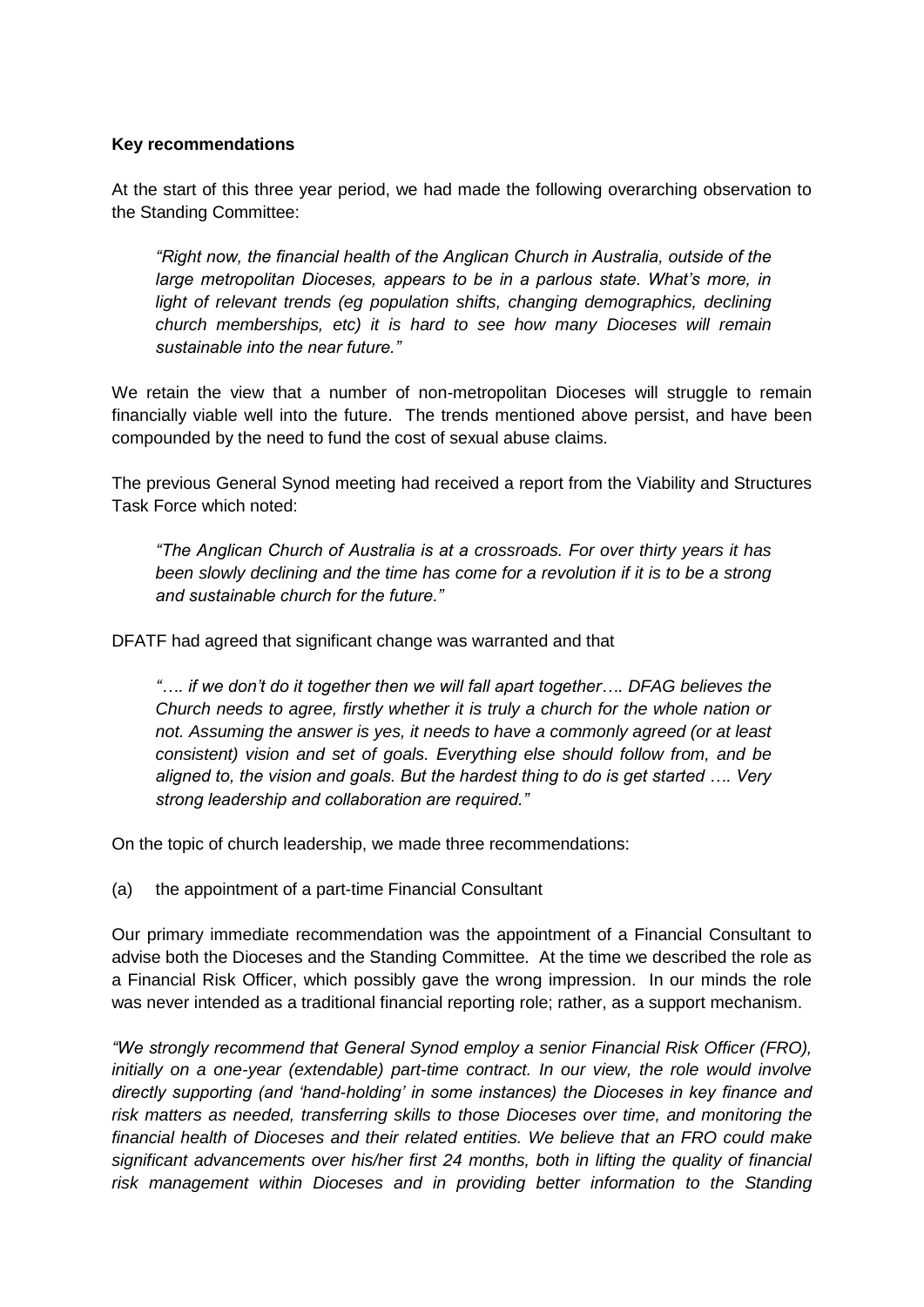*Committee. We also believe that while larger Dioceses may be able to adequately manage risk without assistance, it is very much in their interests to support the appointment of an FRO: partly as protection from the failure of smaller Dioceses and the consequent reputational damage, management distractions and potential financial costs; and partly to assist them in evidence-based decision-making."*

Attachment 1 to this report contains some additional information in relation to this recommendation.

(b) the use of 'financial chancellors'

We also saw much benefit in Archbishops and Bishops being encouraged to have a personal advisor to help them interpret financial matters and make wise financial decisions. At the time we portrayed them as being equivalent to Chancellors in providing legal advice. However, in contrast we saw the financial advisor as being outside formal management structures and having no role in directing activity. Where we have seen this work, it was through an honorary role, simply providing personal advice on request.

*"In relation to the need to improve business acumen and financial competence across Church leadership, we believe there is much merit in Archbishops and Bishops having a personal financial advisor. …. The benefits would be: in the short-term, support and guidance on complex and challenging finance/business issues and decisions; and in the medium to longer-term, the transfer of skills and experience (ie the 70 percent) from the advisor to the Bishop and potentially his teams."*

(c) the design of a holistic leadership development program

For the long-term, we saw the need to start further investing in the development of our Church leaders, both ordained and lay. We drew comparisons to businesses with mature people development programmes which tend to apply the recognised '70:20:10' philosophy. That is, 70 percent informal on-the-job experience and coaching; 20 percent formal mentoring and support; and 10 percent training and reading.

*"Given the Church's unique variety of leadership requirements, and the current critical lack of some of these, DFAG believe the Church would significantly benefit from a holistic and well designed leadership development program. The program would presumably recognise those aspects where the Church leadership is currently highly proficient – such as their '70 percent on-the-job experience' in leading worship, preaching the gospel, caring for people, etc – versus those where development might be useful – such as building a shared vision, business acumen, etc. Specialist assistance will likely be needed to design the program. We can conceive this starting with a 'development needs analysis', which should also help define the role of training."*

We have also continued to make recommendations in relation to some specific financial management and risk management activities of Dioceses. We had previously explained the context for our recommendations: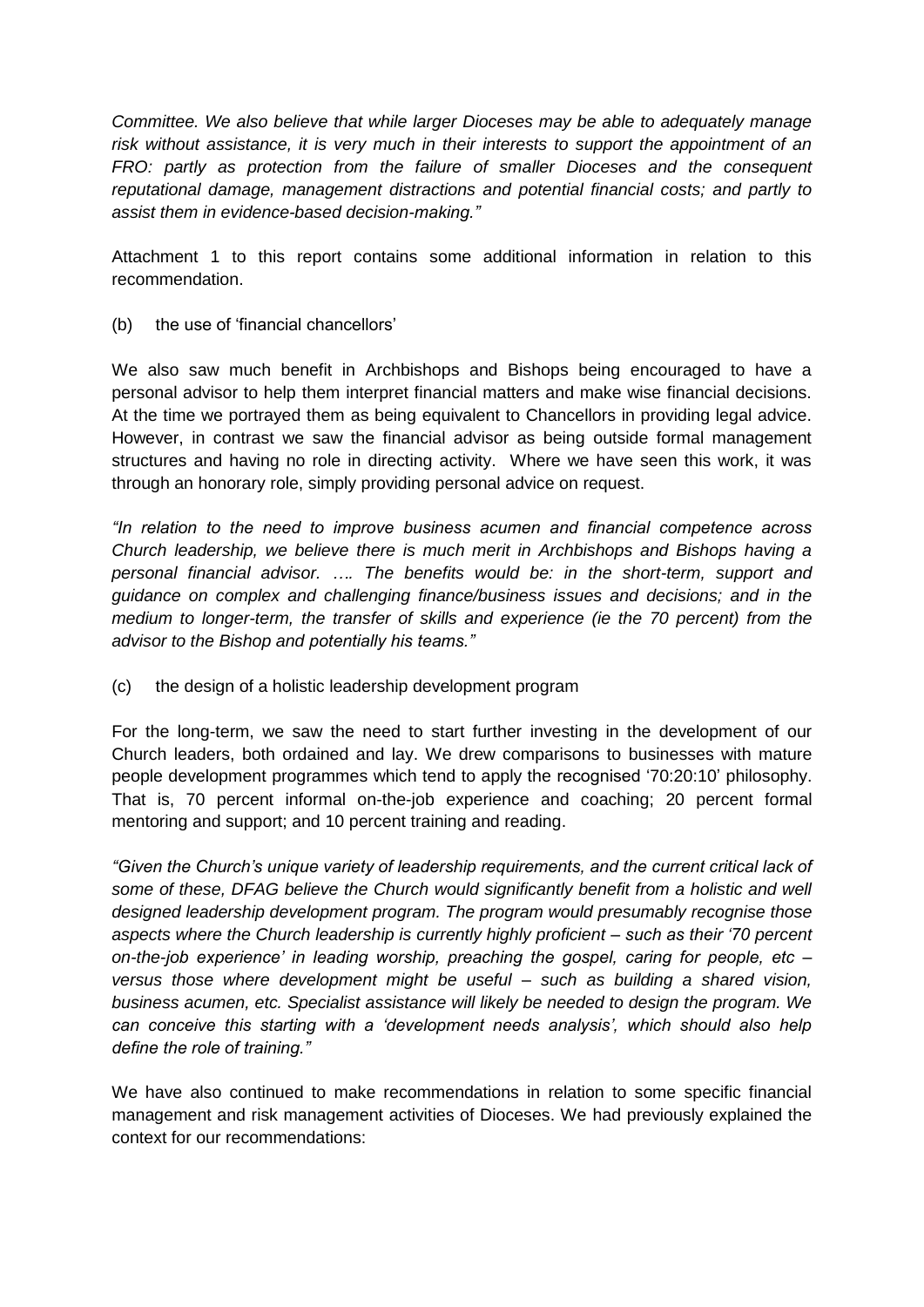*"It is worth repeating our view that the best way for the Church to ensure its ongoing viability is to grow sustainably. Hence, we believe the strategic priority of the Church should be to most effectively share the gospel and nurture the faithful with a view to increasing Church membership. Such 'front office' activities would not only fulfil the Great commission, but many of the financial concerns we have been attempting to address over recent years would be ameliorated or disappear within a growing church. Having said that, DFAG's attention towards strengthening and improving the 'back offices' of Dioceses is very important insofar as it helps to support and remove distractions from these 'front office' activities."*

The main opportunity we have continued to push – in different ways and in different forums – has been the development of Shared Service Centres. Our original vision had been that:

*"an independent not-for-profit entity would be created, with participating Dioceses settings its governance and direction, including the quality and quantity of services required. The idea would be for the Shared Services Centre to provide more value added services to the Dioceses without interfering with the identity and culture of each Diocese. This would be achieved, largely, by identifying and then combining current best-in-class practices (whether within the Church our outside the Church) and better performing staff into one place with modern facilities and technology, and building genuine expertise. The big prize for many Dioceses would be the ability to access/leverage leading practices, scarce skills and infrastructure from across the broader Anglican Church."*

For various reasons, this project was not funded. However, we have been encouraged that over the past couple of years, a number of intra-Provincial shared services have been introduced or continue to be considered.

#### **Review of financial statements**

In 2015 we undertook a biennial desktop review of the annual financial statements of the Dioceses and their significant related entities, including their Anglican Development Deposit Funds (ADDFs). It is important to note that a desktop review of an entity's financial statements can provide only limited confidence about the financial health of that entity. However, in the past our desktop reviews have proved valuable in identifying entities where further detailed analysis was warranted.

We determined that we should undertake further detailed analysis of six Dioceses – Ballarat, Brisbane, Northern Territory, North Queensland, Rockhampton and Wangaratta – which involved making further enquiries, reviewing additional information, and in some cases visiting the Diocese. Note that this list deliberately excluded the Dioceses of Bathurst, Canberra/Goulburn and Grafton where we were either currently providing, or had recently provided, direct support. We also reported to Standing Committee that at least another six Dioceses appeared somewhat fragile from a financial perspective.

We subsequently reported that we did not have any immediate significant concerns to draw to the attention of the Standing Committee. On a positive note, we also mentioned it appeared that, across various Dioceses, in recent years there had been some implementation of the learnings from the financial situations encountered by Bathurst and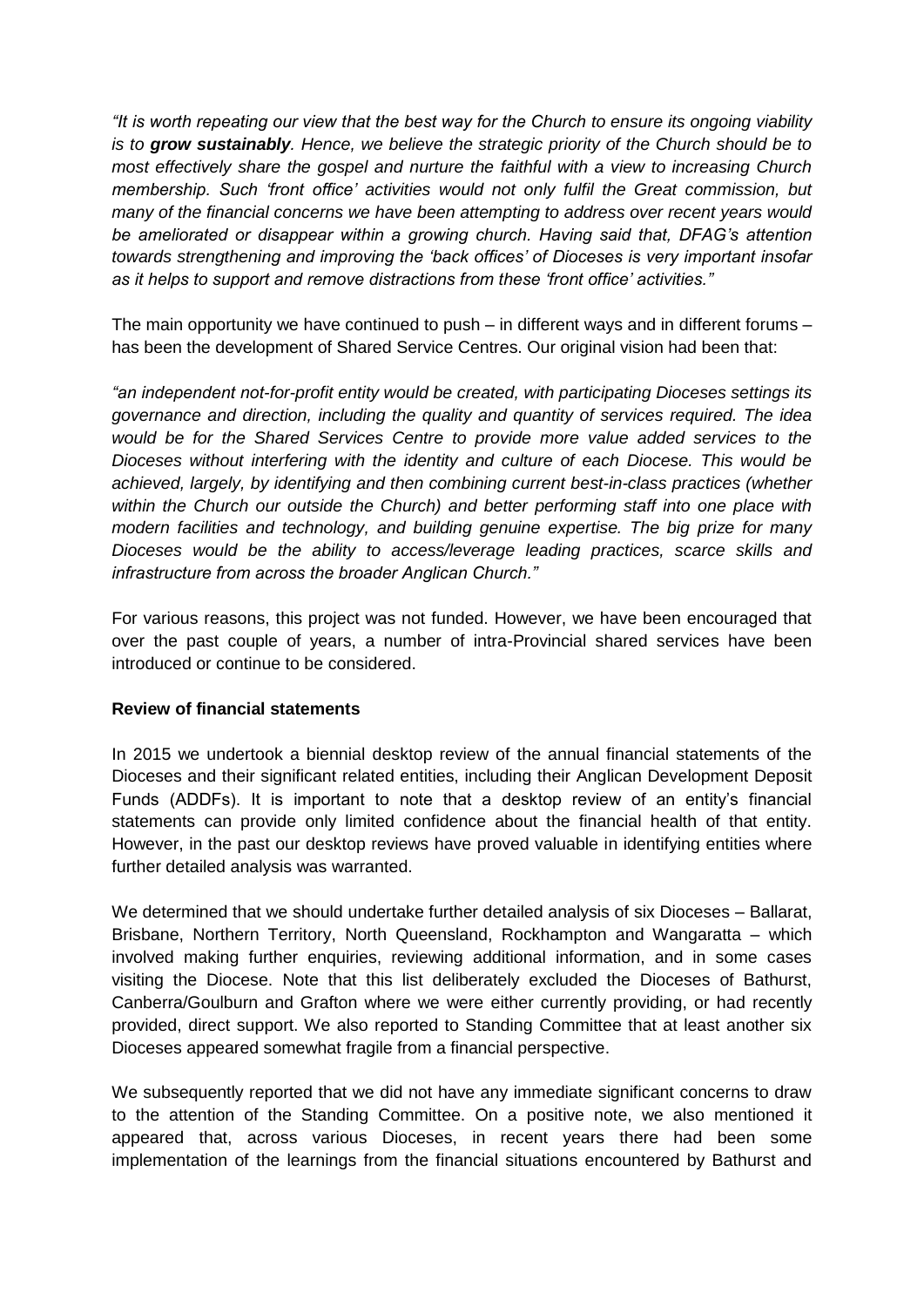Grafton in particular, and from the reasons for their predicaments. The work of the DFATF in conjunction with the Registrars Network had been instrumental in this regard.

Nevertheless, we retain the view that while we have not seen evidence – putting aside Bathurst – that any Diocese is in a perilous financial situation, it does appear that a number of non-metropolitan Dioceses will struggle to remain financially viable well into the future.

We emphasis again that a desktop review of historical financial statements is limited in scope. A desktop review does not, for example, enable us: to analyse cashflows or forecast financial information; to 'normalise' for one-off/unusual transactions or non-core activities; to study long-term trends; to necessarily view the consolidated position; etc. A more comprehensive review on a regular basis is something that we envisage a Financial Consultant could undertake.

#### **Ongoing advice and support**

Over the past three years DFATF has been asked to provide a range of financial and risk management support to Dioceses, which has included:

- Canberra/Goulburn two Members of DFATF have continued to provide support through participating on the Finance Committee of the Diocese
- Gippsland a Member of DFATF provided financial management and operational advice to the Diocese
- Northern Territory an Observer to DFATF has been working closely with the Bishop and Registrar around a number of financial and strategic matters
- Rockhampton a Member of DFATF conducted a review of the financial health of a particularly large parish
- Wangaratta a registered liquidator was sourced to undertake a pro bono review of the ongoing financial viability of the Diocese and options for improvement.

We often find that the root cause of financial stress being experienced by a Diocese is the less-than-expert management of 'non-core activities' such as schools and aged care facilities. In other situations, financial vulnerabilities relate simply to the local fundamentals such as a dwindling population and lack of resources.

#### **Regulatory developments**

DFATF has continued to monitor and be actively involved in trying to shape certain regulations impacting Dioceses. Over the past three years this has included writing numerous submissions to regulators, facilitating collaboration across Dioceses and coordinating their individual responses, meeting with regulators and supporting Dioceses with their lobbying efforts. This work has been highly valued by the Dioceses.

The most significant developments in the period related to the exemption orders granted by APRA and ASIC for charitable investment fundraising activities, which are typically conducted through our ADDFs. DFATF influenced the reshaping of the exemption orders which have now been renewed, albeit with some tighter operational restrictions.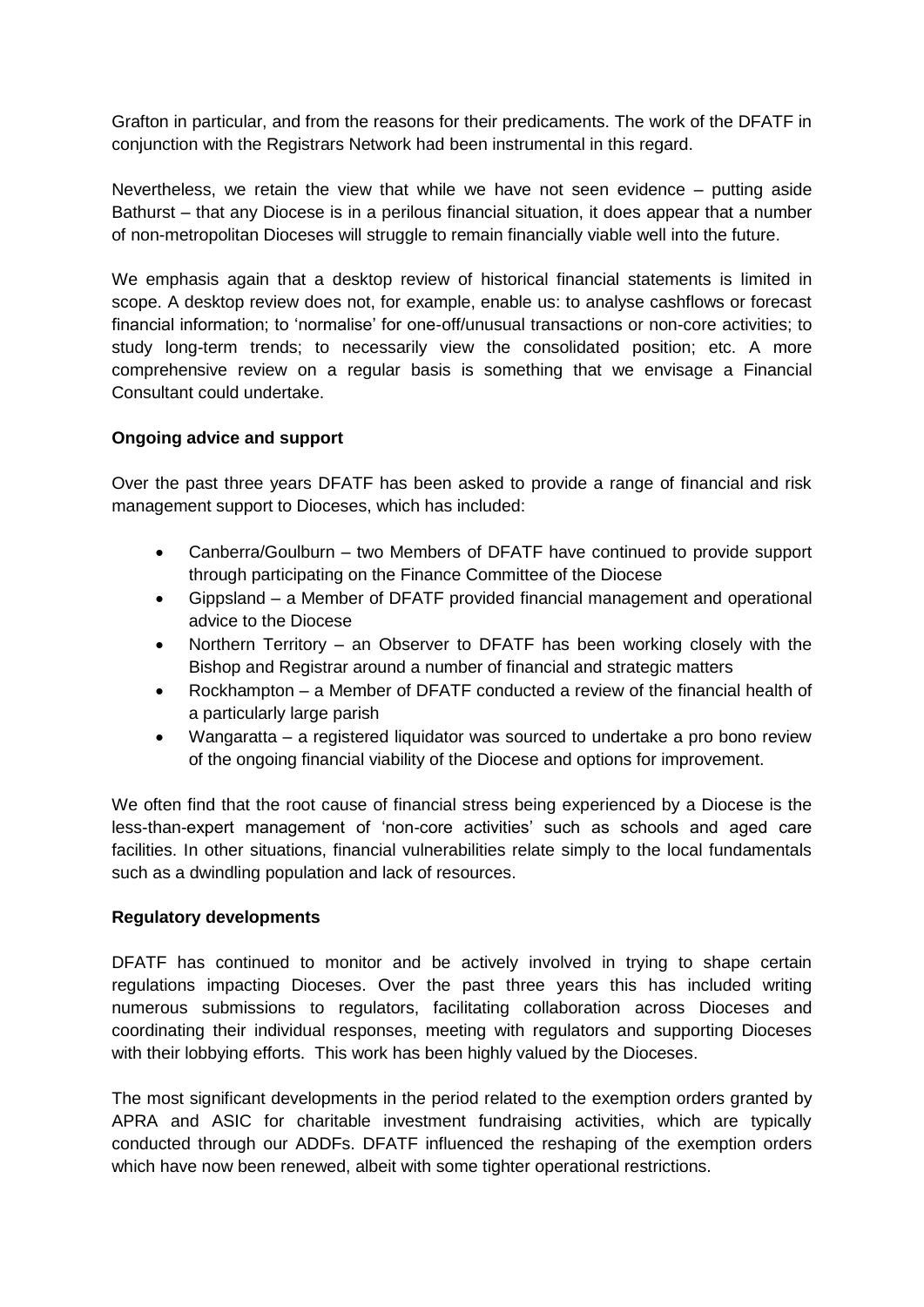#### **4. PLANS FOR THE FUTURE**

The current operating rhythm and activities of DFATF are expected to remain for the foreseeable future. The next biennial desktop review of financial statements will commence in July 2017. DFATF will continue to seek to both support and challenge the Dioceses and the Church on matters of financial and/or risk management.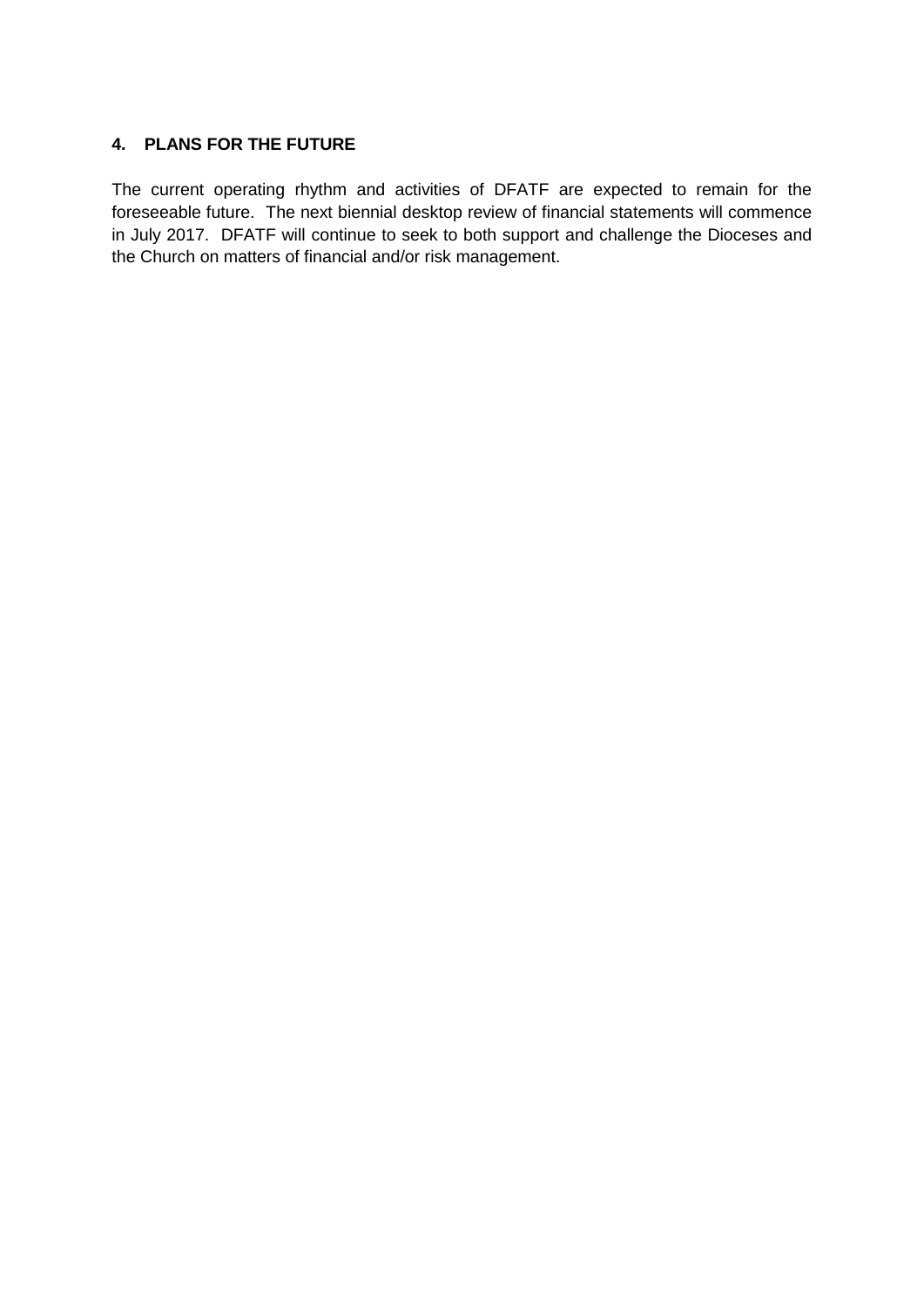## **FINANCIAL CONSULTANT**

#### **Rationale for the Role**

DFATF considered a number of internal and external factors when developing the proposal for the appointment of a Financial Consultant.

The internal factors included:

- several of our smaller Dioceses are financially stretched or fragile. A number of them may not recognise – nor would their Provinces or the General Synod – the vulnerabilities that they face or their immediacy, or what mitigating actions they could be taking
- many of these smaller Dioceses have limited (or are lacking) resources to devote to appropriate financial risk management
- as highlighted in the Viability & Structures Task Force Report, there is an urgent need for training and upskilling of Diocesan staff, including in relation to matters of finance and risk
- while larger Dioceses may be able to adequately manage risk without assistance, it is very much in their interests to support the appointment of a Financial Consultant, partly as protection from the failure of smaller Dioceses and the consequent reputational damage, management distractions and potential financial costs
- key governance bodies such as the Steering Committee are not receiving sufficient contemporary insights and perspectives to help enable timely and well informed decision making.

The external factors included:

- the environment is becoming increasingly complex and more highly regulated, and various stakeholders (and the community at large) are expecting much more transparency from the religious and charitable sector
- banks are becoming increasingly concerned about the risks being run within Dioceses, and in response are increasing their interest margins on loan facilities and/or are declining to provide finance
- key insurers have also become very concerned about their exposure, and are seeking further information from Dioceses. They have put 'the Church' on notice that insurance premiums may increase significantly and/or they may decide against providing insurance cover if risk management standards do not improve.